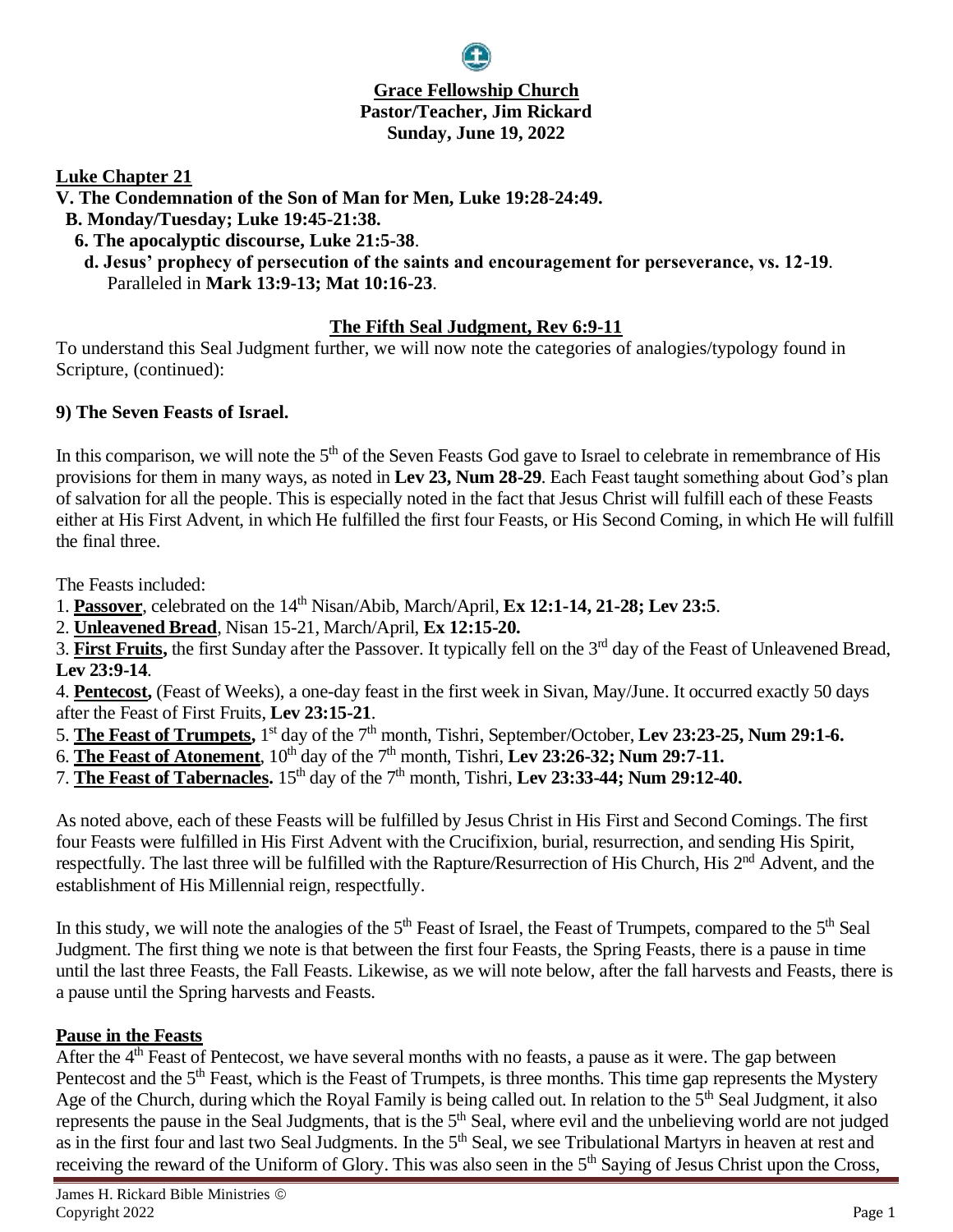when He paused an recognized His humanity that was suffering and said, "I am thirsty." It was a pause between paying the penalty for our sins, as noted with the 4<sup>th</sup> Saying, "My God, My God, why have You forsaken Me?", and stating that the work of salvation for mankind was accomplished and completed, as noted in the  $6<sup>th</sup>$  Saying, "It **is finished**." In both the Seal Judgments and Saying of Jesus Christ upon the Cross, we see a pause in the action, just as there is between the  $4<sup>th</sup>$  and  $5<sup>th</sup>$  Feasts.

Regarding the pause between the Feasts, we call this an intercalation that means insertion. This time period is called the intercalation when the Church Age is inserted into the Jewish Age, or the Age of Israel, and the Jewish Dispensation is paused until the Church Age is completed. The insertion was for a new dispensation, the Church Age, inserted into history. The Church Age is the intensified stage of the Angelic Conflict. The Church Age as an intercalated dispensation was unknown to any OT writer, **Rom 16:25-26; Eph 3:1-6; Col 1:25-26**. Doctrines pertaining to the Church Age are not found in the OT. No Church Age doctrine was ever revealed prior to the universal indwelling of the Holy Spirit on the day of Pentecost, except for some principles taught by Christ, as in the Upper Room Discourse. Bible doctrine pertinent to the Church Age is intercalated by the NT epistles. The OT reveals prophetic doctrine that covered the time until the session of Christ, then it skips the Church Age, and resumes with revelation about the Tribulation, Second Advent, and Millennium. Throughout the Age of Israel, there were no feasts during this period, and none added by God. Yet, man, when in apostasy, added some holidays during this intercalation, some of which we still have today.

Therefore, we have a pause or interval in the Feasts, which also correlates to the Seal Judgments as the 5<sup>th</sup> Seal is a pause in the direct Judgments upon the unbelieving world.

# 5. **The Feast of Trumpets,** 1 st day of the 7th month, Tishri, September/October, **Lev 23:23-25, Num 29:1-6.**

This Feasts was another of the "harvest" type of feasts, like First Fruits and Pentecost. This Feast signaled the beginning of the end of the growing season and harvest, **Ex 23:16**. Therefore, it proclaimed in thanksgiving, God's provisions for His people. It was celebrated on the  $7<sup>th</sup>$  New moon of the year. Because it was not always possible to see the new moon on its first day, provision was made to proclaim the day on either the first or second day of the new moon. When the trumpets were blown across the land, everyone knew a new month had begun. It was particularly important for the 1<sup>st</sup> of the seventh month to be agreed upon, because the great Day of Atonement came on the  $10<sup>th</sup>$  day, and the Feast of Tabernacles began on the  $15<sup>th</sup>$ , so the trumpet blowing was especially helpful.

The Hebrew name for this Feast in **Num 29:1**, is YOM TERUAH that means, "a day of a trumpet blast," as TERUAH literally means, "an alarm or shout of joy," were the alarm or jubilation was signified with the sounding of a trumpet or trumpets. TERUAH is also used in **Lev 23:24,** for this celebration. This Feast is also called Rosh Hashanah, which in Hebrew ROSH means, "beginning," and HASSAANH means, "the year." The first day of this 7<sup>th</sup> month of the year was known as the civil New Year, which was related to their agricultural calendar, while the 1 st month of the year, ABIB or NISAN, was known as the religious New Year start date, cf. **Ex 12:2**. This month is the beginning of the end of the growing season and harvests. Then, after a brief rest, the next agricultural year begins with the planting of winter crops and the beginning of the rains. Thus, it was the time of the civil or agricultural new year.

Therefore, both months have a New Year or new beginning connotation. Given that this Feast is related to the Rapture of the Church and the start of the Tribulation, it emphasizes the new beginning for both the Church in resurrection form and the last 7 years of the Age of Israel; the Tribulation.

Likewise, given that it was the beginning of the end of growing and harvest season, with a rest period between this time and the next growing season, it reminds us of the  $5<sup>th</sup>$  Seal Judgment where the martyred saints were told to "rest for a little while longer." This rest had to do with the pausing and then continuation of the harvest in the spring, as it were. Therefore, it speaks to the Tribulational martyrs to follow the ones already in heaven in **Rev 6:9- 11**, when "**it would be completed also.**"

In addition, in all the other Feasts noted in Leviticus, there are details about the offerings and processes. Then we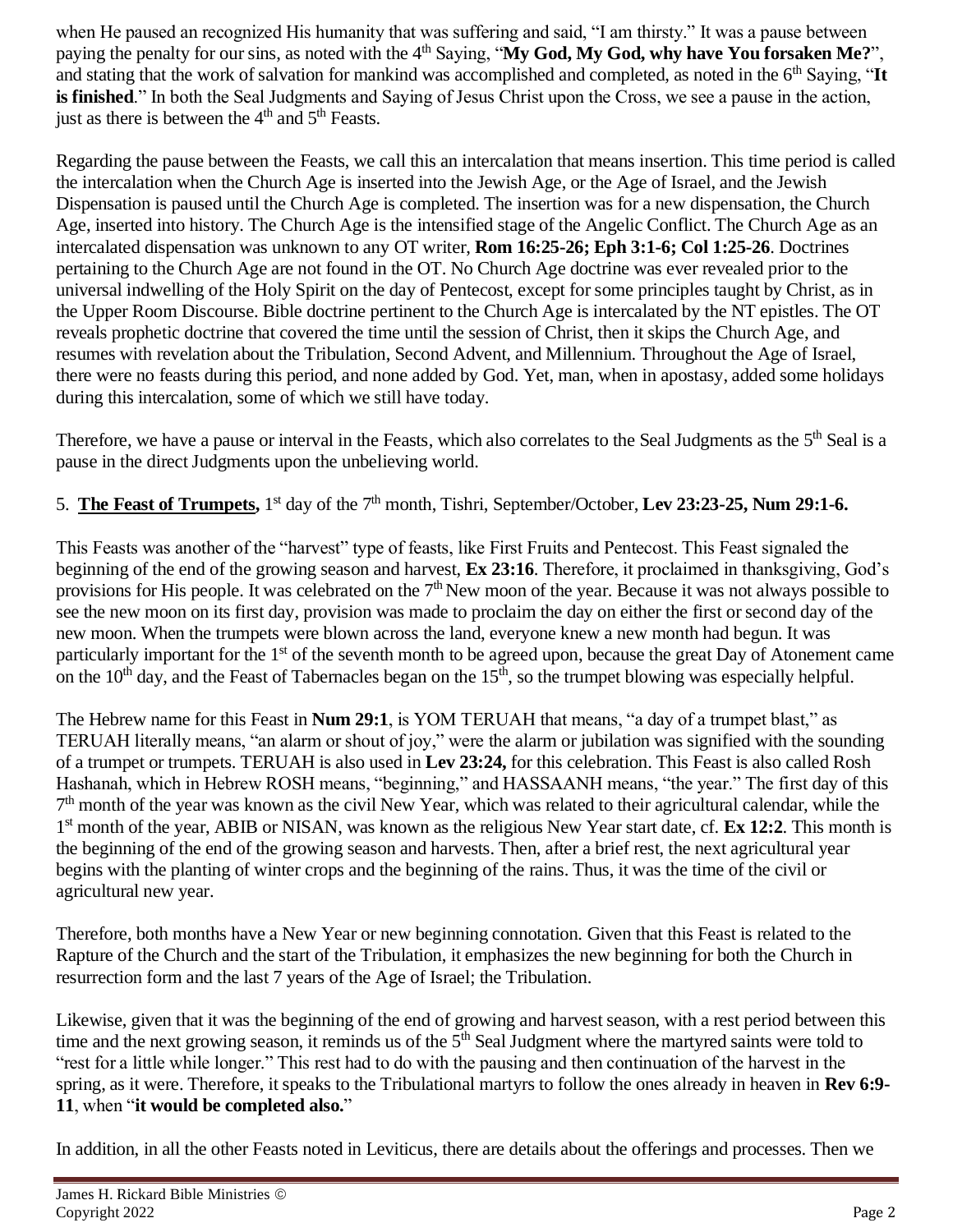have the Feast of Trumpets, where all that is said in Leviticus is rest, remembered by blowing trumpets and "**present an offering by fire to the Lord**." The offering by fire was accomplished on the Altar of Sacrifice, which the Tribulational Martyrs will be under during the Tribulation, when they are told to "**rest a little longer**." Therefore, this is just what the Tribulation martyrs' do in the  $5<sup>th</sup>$  Seal, they rest during the Tribulation.

This time period was also the beginning of the most intensely religious month, and is called a solemn rest or Sabbath, a holy convocation, with an offering to be brought near. This reminds us of the martyred saints that were brought near to our Lord by being "under the altar," or as we note, at the foot of the Cross.

In **Num 29:1b**, it states, "**It will be to you a day for blowing trumpets**." Therefore, we see that they blew the shofar trumpet, "ram's horn," 100 times on that day. They blew it 99 times, and then one final or last Trumpet, the 100th. That is why this Feast is associated with the "last trumpet" analogies regarding the Rapture/Resurrection of the Church. For we await the sound of the trumpet and the return of our Lord in the air, **1 Cor 15:52ff; 1 Thes 4:13-18**. The Jews sounded the trumpets to gather the assembly together, and this is what our Lord will do when He gathers His children; the Church. The civil New Year was signaled by blowing trumpets to gather the people and by presenting an offering to the Lord. This is the meaning of the Rapture or Resurrection of the Church.

The Jews also sounded the trumpets for war, and once Christ has His children off this earth, He will declare war on the nations in the Tribulation. Keep in mind there are two "last trumpets." The 100<sup>th</sup> trumpet on the Feast of Trumpets calling together the Church, and on the Feast of Atonements, which is for Israel and signifies our Lord's return on the Day of Atonements at the end of the Tribulation, cf. **Isa 27:12-13; Mat 24:29-31**.

As a memorial of blowing trumpets with a strong blast on the ram's horn or shofar, it was used for sounding the alarm of an attack, the signal to march, or proclaiming the Jubilee on the Day of Atonement, **Lev 25:9**. As such, the Rapture of the Church followed by the beginning of the Tribulation is an alarm warning of the  $2<sup>nd</sup>$  Advent of Jesus Christ on the Day of Atonement, when He will destroy the evil forces of this world.

On this day, they performed the daily and new moon offerings, **Num 28:11-15**, as well as the offering for this Feast, **Num 29:2-6**. The seven male lambs remind us of the 7-year period of the Tribulation of our Lord's wrath upon the unbelieving.

In regards to our Lord fulfilling each of the Seven Feasts of Israel, this one is yet to be fulfilled. It will be fulfilled by our Lord at the end of the Church Age, at the Exit Resurrection or Rapture of the Church, **1 Cor 15:52; 1 Thes 1:10; 4:13-18**, when "our Lord will meet us in the clouds of the air" just as He left prior to the beginning of the Church Age, **Act 1:11**.

This Feast also represented the termination of the Fifth Cycle of discipline to Israel. It represented the regathering of Israel. And, it represented the establishment of Israel as a nation, **Isa 5:26-30, 10:19-23, 11:11-16, 14:1-3, 60:4-6; Joel 2:16ff; Zech 10:6-12.** 

## **Isa 14:3, "And it will be in the day when the LORD gives you rest from your pain and turmoil and harsh service in which you have been enslaved."**

Since Israel was dispersed during the Church Age, their dispersion continues through the Tribulation too. Then, at our Lord's 2nd Advent, He will regather Israel. He will judge the unbelievers of the Tribulation by casting them into Hades, and will resurrect the OT and Tribulational believers who have died, including the Tribulational martyrs, and bring them with Him and those believers who survived the Tribulation into the Millennium. Therefore, this Feasts is the beginning of the end regarding the Age of Israel which restarts just after the Rapture and ends at the Second Advent of Christ. Therefore, in a similar sense, the 5<sup>th</sup> Feasts represents a small pause in the actions related to the Age of Israel, when the Church is removed and the Age of Israel restarts.

Finally, the Rapture of the Church is seen in the first mention of "trumpet" in the Bible in **Ex 19:16-17.**